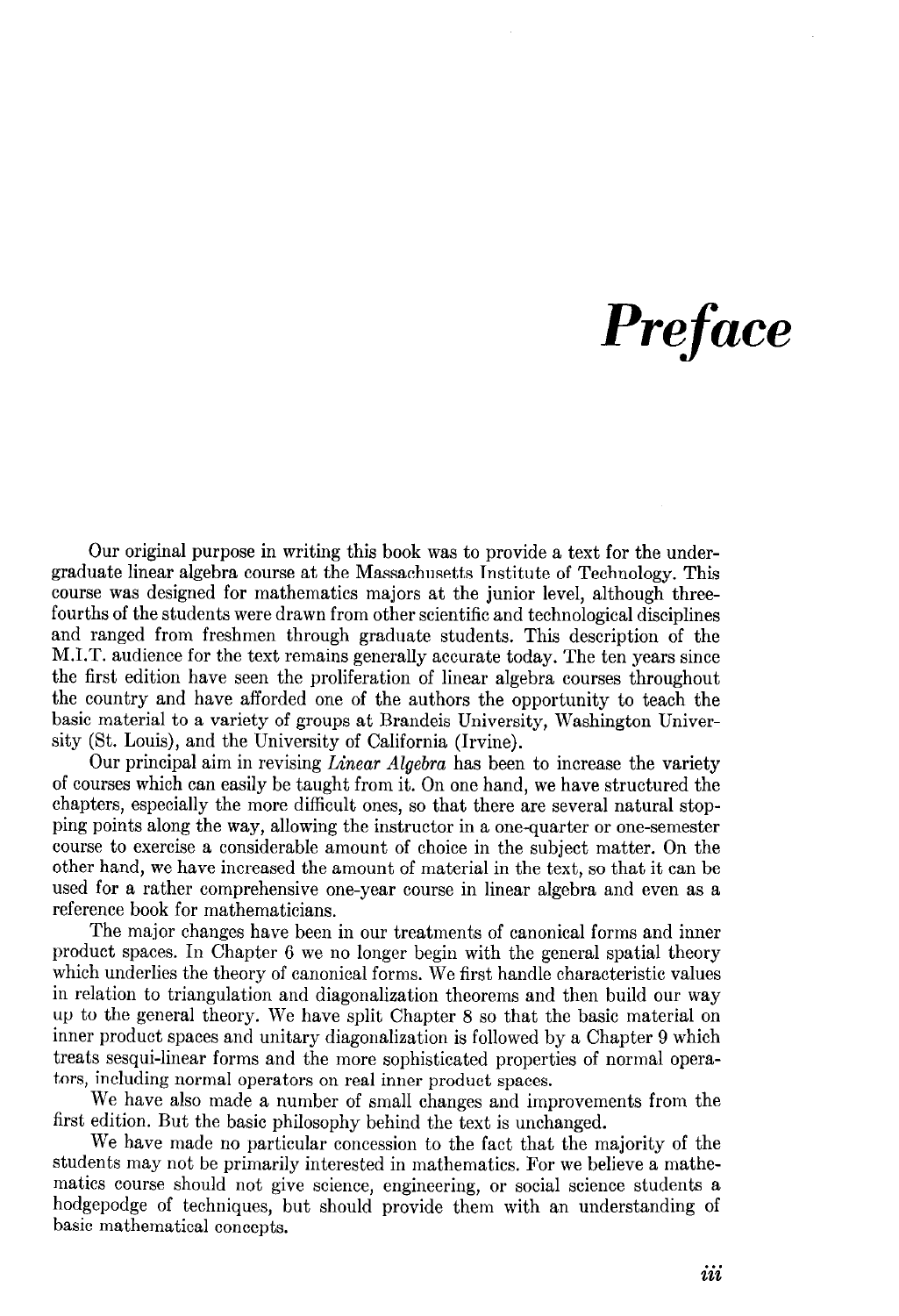On the other hand, we have been keenly aware of the wide range of backgrounds which the students may possess and, in particular, of the fact that the students have had very little experience with abstract mathematical reasoning. For this reason, we have avoided the introduction of too many abstract ideas at the very beginning of the book. In addition, we have included an Appendix which presents such basic ideas as set, function, and equivalence relation. We have found it most profitable not to dwell on these ideas independently, but to advise the students to read the Appendix when these ideas arise.

Throughout the book we have included a great variety of examples of the important concepts which occur. The study of such examples is of fundamental importance and tends to minimize the number of students who can repeat definition, theorem, proof in logical order without grasping the meaning of the abstract concepts. The book also contains a wide variety of graded exercises (about six hundred), ranging from routine applications to ones which will extend the very best students. These exercises are intended to be an important part of the text.

Chapter 1 deals with systems of linear equations and their solution by means of elementary row operations on matrices. It has been our practice to spend about six lectures on this material. It provides the student with some picture of the origins of linear algebra and with the computational technique necessary to understand examples of the more abstract ideas occurring in the later chapters. Chapter 2 deals with vector spaces, subspaces, bases, and dimension. Chapter 3 treats linear transformations, their algebra, their representation by matrices, as well as isomorphism, linear functionals, and dual spaces. Chapter 4 defines the algebra of polynomials over a field, the ideals in that algebra, and the prime factorization of a polynomial. It also deals with roots, Taylor's formula, and the Lagrange interpolation formula. Chapter 5 develops determinants of square matrices, the determinant being viewed as an alternating *n*-linear function of the rows of a matrix, and then proceeds to multilinear functions on modules as well as the Grassman ring. The material on modules places the concept of determinant in a wider and more comprehensive setting than is usually found in elementary textbooks. Chapters 6 and 7 contain a discussion of the concepts which are basic to the analysis of a single linear transformation on a finite-dimensional vector space; the analysis of characteristic (eigen) values, triangulable and diagonalizable transformations; the concepts of the diagonalizable and nilpotent parts of a more general transformation, and the rational and Jordan canonical forms. The primary and cyclic decomposition theorems play a central role, the latter being arrived at through the study of admissible subspaces. Chapter 7 includes a discussion of matrices over a polynomial  $d_{\text{nonmin}}$  the computation of invariant  $d_{\text{nonmin}}$  and elementary divisors of a matrix,  $\alpha$ and the development of the Smith canonical form. The chapter ends with a disand the development of the Smith canonical form. The chapter ends with a discussion of semi-simple operators, to round out the analysis of a single operator. Chapter 8 treats finite-dimensional inner product spaces in some details of the surgeone of the basic geometry control or the internal internal internal or the idea of the internal order of the internal order of the internal order of the internal order of the internal order of the internal order of the internal o the basic geometry, relating orthogonalization to the idea of 'best approximation<br>to a vector' and leading to the concepts of the orthogonal projection of a vector  $\sim$  a subspace and towards to the concepts of the orthogonal projection of a vector. and a subspace and the orthogonal complement of a subspace. The enapter treatunitary operators and culminates in the diagonalization of self-adjoint and normal operators. Chapter 9 introduces sesqui-linear forms, relates them to positive and self-adjoint operators on an inner product space, moves on to the spectral theory of normal operators and then to more sophisticated results concerning normal operators on real or complex inner product spaces. Chapter 10 discusses bilinear forms, emphasizing canonical forms for symmetric and skew-symmetric forms, as well as groups preserving non-degenerate forms, especially the orthogonal, unitary, pseudo-orthogonal and Lorentz groups.<br>We feel that any course which uses this text should cover Chapters 1, 2, and 3